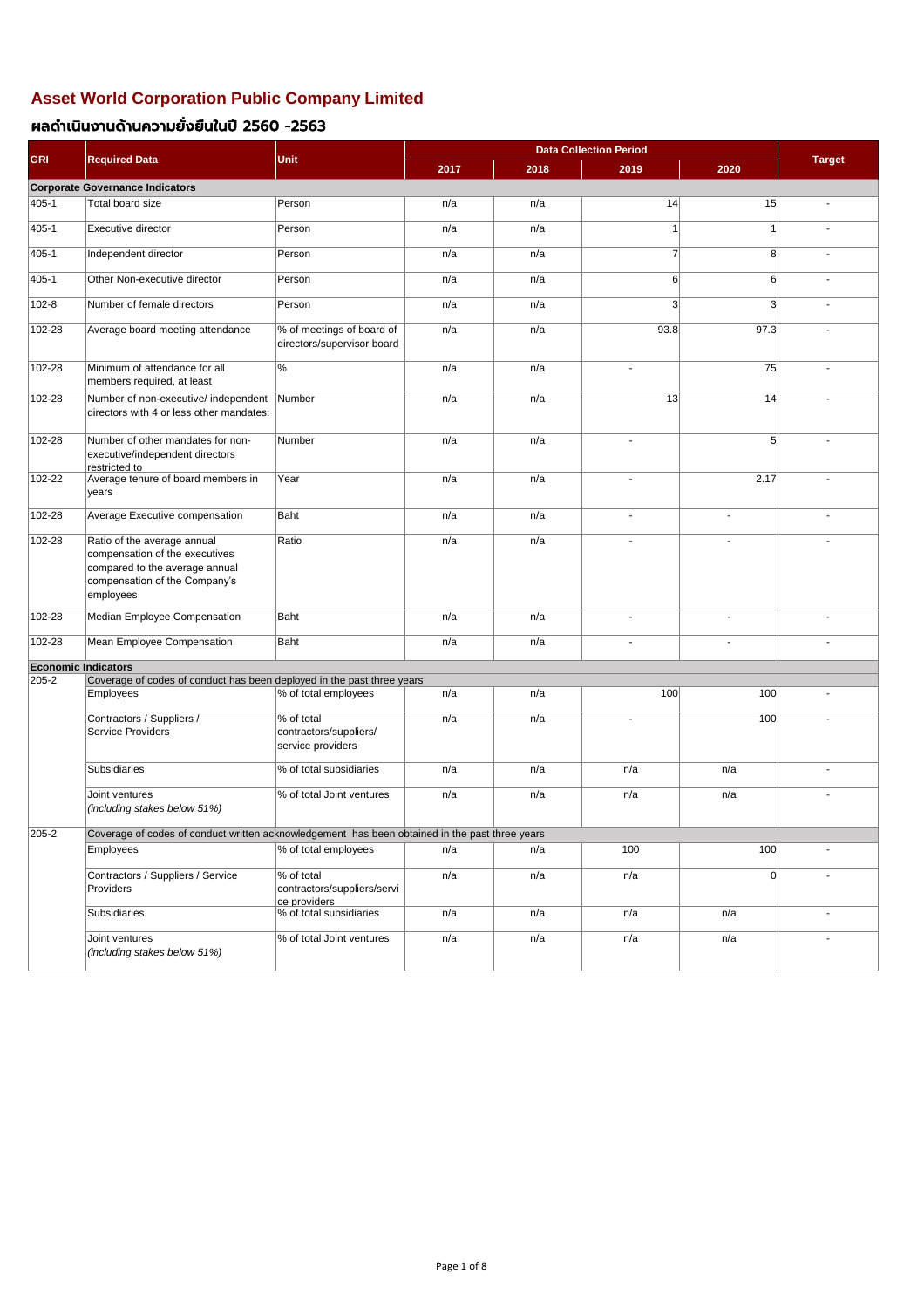| <b>GRI</b>   |                                                                                                                  | Unit                                                      |        | <b>Target</b> |          |                |                          |
|--------------|------------------------------------------------------------------------------------------------------------------|-----------------------------------------------------------|--------|---------------|----------|----------------|--------------------------|
|              | <b>Required Data</b>                                                                                             |                                                           | 2017   | 2018          | 2019     | 2020           |                          |
| $205 - 2$    | Coverage of codes of conduct training has been provide in the past three years                                   |                                                           |        |               | 100      | 100            |                          |
|              | Employees                                                                                                        | % of total employees                                      | n/a    | n/a           |          |                | $\blacksquare$           |
|              | Contractors / Suppliers / Service<br>Providers                                                                   | % of total<br>contractors/suppliers/servi<br>ce providers | n/a    | n/a           | $\sim$   | $\Omega$       |                          |
|              | <b>Subsidiaries</b>                                                                                              | % of total subsidiaries                                   | n/a    | n/a           | n/a      | n/a            |                          |
|              | Joint ventures (including stakes below<br>51%)                                                                   | % of total Joint ventures                                 | n/a    | n/a           | n/a      | n/a            |                          |
|              | Number of breaches                                                                                               |                                                           |        |               |          |                |                          |
|              | Legal proceeding                                                                                                 | Case                                                      | n/a    | n/a           | 0        | 0              |                          |
|              | Corruption                                                                                                       | Case                                                      | n/a    | n/a           | 0        |                | $\overline{a}$           |
|              | Conflict of interest                                                                                             | Case                                                      | n/a    | n/a           | 0        | 0              | $\blacksquare$           |
|              | Corporate compliance                                                                                             | Case                                                      | n/a    | n/a           | 0        | 0              | $\blacksquare$           |
|              | Antitrust/Anticompetitive                                                                                        | Case                                                      | n/a    | n/a           | 0        | 0              | $\blacksquare$           |
|              | Discrimination                                                                                                   | Case                                                      | n/a    | n/a           | 0        | $\overline{0}$ | $\blacksquare$           |
|              | Sexual harassment                                                                                                | Case                                                      | n/a    | n/a           | 0        | 0              | $\blacksquare$           |
|              | Non-Sexual harassment                                                                                            | Case                                                      | n/a    | n/a           | 0        | 0              | $\blacksquare$           |
|              | Human rights                                                                                                     | Case                                                      | n/a    | n/a           | 0        | 0              | $\blacksquare$           |
|              | Privacy breach                                                                                                   | Case                                                      | n/a    | n/a           | 0        | 0              | $\blacksquare$           |
|              | Consequences of wrongdoing                                                                                       |                                                           |        |               |          |                |                          |
|              | Verbal warning                                                                                                   | $\overline{\textsf{Case}}$                                | n/a    | n/a           | 01       | 01             |                          |
|              | Written warning                                                                                                  | Case                                                      | n/a    | n/a           | $\Omega$ | $\Omega$       | $\blacksquare$           |
|              | Suspension                                                                                                       | Case                                                      | n/a    | n/a           | 0        | $\Omega$       | $\blacksquare$           |
|              | <b>Dismissal</b>                                                                                                 | Case                                                      | n/a    | n/a           | $\Omega$ |                | $\blacksquare$           |
|              | Other                                                                                                            | Case                                                      | n/a    | n/a           | 0        | $\overline{0}$ | $\blacksquare$           |
| $102 - 43$ & | <b>Customer Satisfaction</b>                                                                                     |                                                           |        |               |          |                |                          |
| $ 102 - 44 $ | <b>Customer satisfaction result</b>                                                                              | $ \%$                                                     | 68.20  | 70.00         | 70.50    | 74.10          | 75.9                     |
|              | Data coverage                                                                                                    | % business operation                                      | 40.60  | 43.80         | 43.80    | 43.80          | $\overline{\phantom{a}}$ |
| GRI 415-1    | Contribution & Other Spendings                                                                                   |                                                           |        |               |          |                |                          |
|              | Total contribution and other spending                                                                            | Baht                                                      | 0      | 0             | 0        | $\overline{0}$ |                          |
|              | Political contribution                                                                                           | Baht                                                      | 0      | 0             | 0        | 0              | $\blacksquare$           |
|              | Contributions in Lobbying, interest<br>representation or similar                                                 | Baht                                                      | 0      | 0             | 0        | $\Omega$       |                          |
|              | Contributions in Local, regional or<br>national political campaigns /<br>organizations / candidate               | Baht                                                      | 0      | 0             | 0        | $\Omega$       |                          |
|              | Contributions in Trade association or<br>tax except groups                                                       | Baht                                                      | 12,840 | 26,725        | 98,210   | 90,950         |                          |
|              | Contributions in Other<br>(e.g. spending related to ballots<br>measures or referendums)                          | Baht                                                      | 0      | 0             | 0        | $\Omega$       |                          |
| 308-1        | <b>Supply Chain Management</b><br>Percentage of new suppliers that were<br>screened using environmental criteria | % of new suppliers                                        |        |               | 100      | 100            |                          |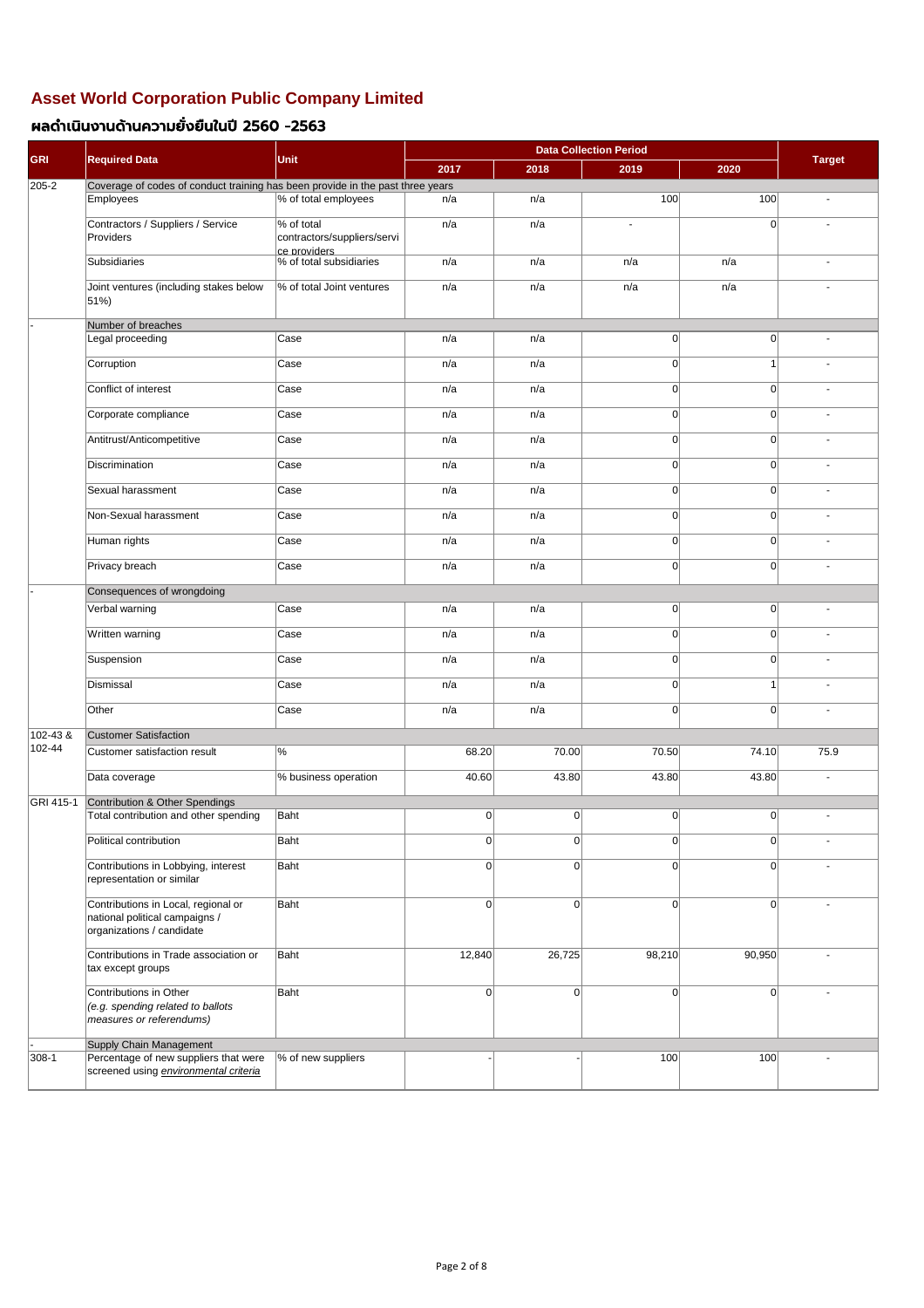| <b>GRI</b> | <b>Required Data</b>                                                    | <b>Unit</b>            |                |                          | <b>Target</b>      |                  |                |
|------------|-------------------------------------------------------------------------|------------------------|----------------|--------------------------|--------------------|------------------|----------------|
|            |                                                                         |                        | 2017           | 2018                     | 2019               | 2020             |                |
| 414-1      | Percentage of new suppliers that were<br>screened using social criteria | % of new suppliers     |                |                          | 100                | 100              | $\blacksquare$ |
|            | Supply Chain KPI 1                                                      | % of suppliers         |                |                          |                    |                  |                |
|            | Supply Chain KPI 2                                                      |                        |                |                          |                    |                  | $\sim$         |
|            | Supply Chain KPI 3                                                      |                        |                |                          |                    |                  |                |
|            | Supply Chain Spend Analysis                                             |                        |                |                          |                    |                  |                |
|            | <b>Total suppliers</b>                                                  | Suppliers              | $\blacksquare$ | $\blacksquare$           |                    | 1,300            |                |
|            | Total supply chain spend value                                          | Baht                   |                |                          | 2,798,547,215      | 2,914,659,669    |                |
|            | Spend Analysis by category                                              |                        |                |                          |                    |                  |                |
|            | Category 1 - Non Project                                                | Baht                   | $\blacksquare$ | $\blacksquare$           | 785,220,008.92     | 770,571,235.60   |                |
|            | Category 2 - Project                                                    | Baht                   | $\blacksquare$ | $\blacksquare$           | 2,013,327,205.63   | 2,144,088,433.49 | $\blacksquare$ |
|            | Geography                                                               |                        |                |                          |                    |                  |                |
|            | Geography 1 - BKK                                                       | % of procurement spend | $\blacksquare$ | $\blacksquare$           | $\sim$             | $\blacksquare$   | $\sim$         |
|            | Geography 2 - Non-BKK                                                   | % of procurement spend | $\blacksquare$ | $\overline{\phantom{a}}$ | $\sim$             | $\blacksquare$   | $\blacksquare$ |
| 201-1      | Tax Disclosure by Country (Thailand)                                    |                        |                |                          |                    |                  |                |
|            | Revenue                                                                 | Baht                   | 11,207,553,939 | 12,452,640,125           | 11,521,995,726     | 6,136,423,213    | $\blacksquare$ |
|            | Number of Employees                                                     | Persons                | 4,757          | 2,520                    | 4,289              | 5,246            |                |
|            | Profit (loss) before tax                                                | Baht                   | n/a            | 656,821,577              | 961,637,906        | (2,300,786,310)  | $\blacksquare$ |
|            | Income tax accrued (current year)                                       | Baht                   | n/a            | 80,532                   | 264,731            | 166,245          | $\blacksquare$ |
|            | Income tax paid                                                         | <b>THB</b>             | n/a            | (159, 758, 468)          | (312, 514, 635.00) | 419,557,567      | $\blacksquare$ |
|            | <b>Effective Tax Rate</b>                                               |                        |                |                          |                    |                  |                |
|            | Earning Before Tax                                                      | <b>THB</b>             | n/a            | $\blacksquare$           | 961,637,906        | (2,300,786,310)  | $\blacksquare$ |
|            | Reported Tax                                                            | <b>THB</b>             | n/a            | $\sim$                   | 312,514,635        | (419, 557, 567)  | $\blacksquare$ |
|            | Cumulative acceptable Adjustments                                       | <b>THB</b>             | n/a            | $\blacksquare$           | $\overline{0}$     | 0                |                |
|            | <b>Effective Tax Rate</b>                                               | $\%$                   | n/a            | 24.32                    | 32.50              | 18.24            | $\blacksquare$ |
|            | Cash Tax Paid                                                           | <b>THB</b>             | n/a            |                          | 176,744,955        | 96,677,722       |                |
|            | Cash Tax Rate                                                           | $\%$                   | n/a            | $\overline{\phantom{a}}$ | 18                 | (4)              |                |
|            | <b>Customer Privacy Information</b>                                     |                        |                |                          |                    |                  |                |
|            | Customers whose data is used for<br>secondary purposes                  | Case                   | n/a            | n/a                      | 0                  | 0                |                |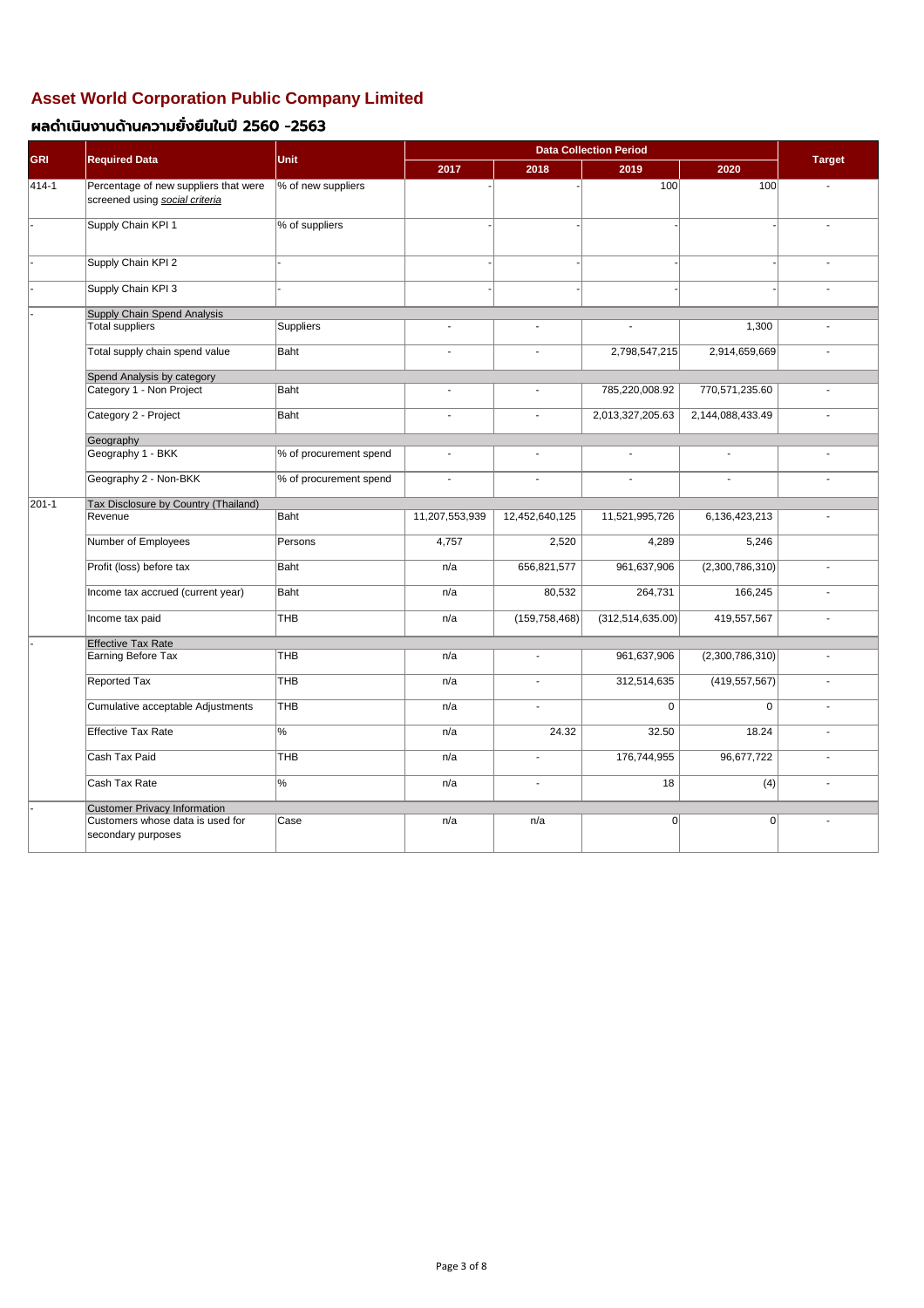### **Asset World Corporation Public Company Limited**

### ผลดำเนินงานด้านความยั่งยืนในปี 2560 -2563

| <b>GRI</b>  | <b>Required Data</b>                                                         | Unit                                         | 2017           | 2018                     | 2019                     | 2020           | <b>Target</b>  |  |
|-------------|------------------------------------------------------------------------------|----------------------------------------------|----------------|--------------------------|--------------------------|----------------|----------------|--|
|             | <b>Environment Indicators</b>                                                |                                              |                |                          |                          |                |                |  |
| 102-45      | Environmental Reporting - Coverage                                           |                                              |                |                          |                          |                |                |  |
|             | Coverage of publicly available<br>environmental data                         | % of business operations                     | 88.00          | 92.59                    | 92.86                    | 100.00         |                |  |
|             | Return on Environmental Investment                                           |                                              |                |                          |                          |                |                |  |
|             | Total expenditures                                                           | Million Baht                                 | $\sim$         |                          | ÷.                       | 62,163,710.00  |                |  |
|             | Capital investments                                                          | Million Baht                                 | $\sim$         | $\overline{\phantom{0}}$ | $\blacksquare$           | 62,000,000     |                |  |
|             | Operating expenses                                                           | Million Baht                                 | $\blacksquare$ | ٠                        | $\overline{\phantom{a}}$ | 163,710        |                |  |
|             | Waste disposal, emission treatment,<br>and remediation costs                 | Million Baht                                 | $\sim$         | $\blacksquare$           | $\blacksquare$           |                |                |  |
|             | Prevention and environmental<br>management costs                             | Million Baht                                 |                | $\overline{\phantom{a}}$ | $\blacksquare$           | $\overline{a}$ |                |  |
|             | Savings, cost avoidance, income, tax<br>incentives, etc.                     | Million Baht                                 |                |                          | $\blacksquare$           | 42,549,631     |                |  |
|             | Operations covered<br>(by revenue, production volume, or<br>employees, etc.) | % of operation covered                       |                |                          | $\blacksquare$           | 41.00          |                |  |
| $307 - 1$   | Non-Compliance with Environmental Laws and Regulations                       |                                              |                |                          |                          |                |                |  |
| $ 103 - 2 $ | Total number of violations of legal<br>obligations/regulations               | Case                                         |                | 0                        | $\overline{2}$           | 0              |                |  |
|             | Environmental liability accrued at year<br>end                               | Baht                                         | $\overline{0}$ | 0                        | $\Omega$                 | $\Omega$       |                |  |
|             | Significant fines                                                            |                                              |                |                          |                          |                |                |  |
|             | Total number of case                                                         | Case                                         | 0              | 0                        | $\Omega$                 | 0              |                |  |
|             | Total monetary value                                                         | Baht                                         | 0              | 0                        | $\Omega$                 | $\Omega$       |                |  |
|             | Non-monetary sanctions                                                       |                                              |                |                          |                          |                |                |  |
|             | Total number of case                                                         | Case                                         | 0              | 0                        |                          | 0              | $\blacksquare$ |  |
|             | Case brought through dispute resolution mechanisms                           |                                              |                |                          |                          |                |                |  |
|             | Total number of case                                                         | Case                                         | 0              | 0                        | $\Omega$                 | 0              |                |  |
| 305-1       | <b>GHG Emissions</b>                                                         |                                              |                |                          |                          |                |                |  |
|             | <b>Total direct GHG emissions</b>                                            | metric tonnes CO <sub>2</sub>                | 5,073.62       | 7,300.82                 | 6,560.84                 | 9,486.81       |                |  |
|             | (Scope 1)                                                                    | equivalents                                  |                |                          |                          |                |                |  |
|             | Data Coverage                                                                | % of properties                              | 88.00          | 92.59                    | 92.86                    | 100.00         |                |  |
| 305-2       | <b>Indirect Greenhouse Gas Emissions</b><br>(Scope 2)                        | metric tonnes CO <sub>2</sub><br>equivalents | 95,131.22      | 99,607.56                | 110,607.37               | 91,206.11      |                |  |
|             | Data Coverage                                                                | % of properties                              | 88.00          | 88.89                    | 89.29                    | 100            |                |  |

Page 4 of 8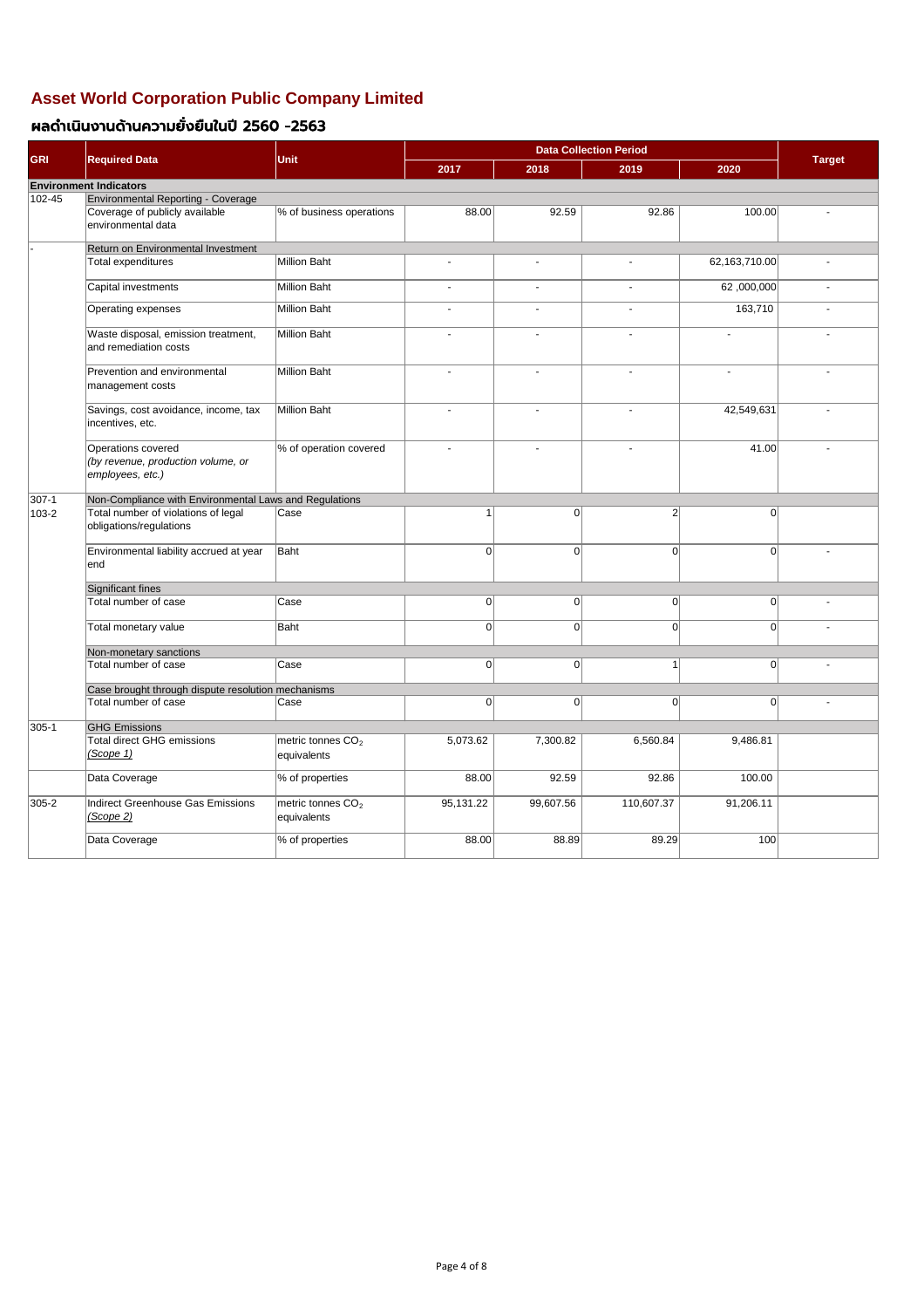| <b>GRI</b> | <b>Required Data</b>                                                                                                                         | <b>Unit</b>        | 2017           | 2018           | 2019           | 2020           | <b>Target</b> |
|------------|----------------------------------------------------------------------------------------------------------------------------------------------|--------------------|----------------|----------------|----------------|----------------|---------------|
| 302-1      | <b>Energy Consumption</b>                                                                                                                    |                    |                |                |                |                |               |
|            | Energy consumption intensity                                                                                                                 | MWh/ton production |                |                |                |                |               |
|            | Non-renewable fuels purchased and<br>consumed.                                                                                               | Mwh                | 9,939.15       | 10,211.11      | 9,774.47       | 6,938.04       |               |
|            | (e.g. nuclear fuels, coal, oil, natural<br>gas, etc.)                                                                                        |                    |                |                |                |                |               |
|            | Non-renewable electricity purchased                                                                                                          | Mwh                | 200,540.50     | 209,764.98     | 231,239.00     | 185,808.71     |               |
|            | Steam / heating / cooling and other<br>energy (non-renewable) purchased                                                                      | Mwh                |                |                |                | $\blacksquare$ |               |
|            | Total renewable energy (wind, solar,<br>biomass, hydroelectric, geothermal,<br>etc.) purchased or generated                                  | Mwh                |                |                |                |                |               |
|            | Total non-renewable energy (electricity<br>and heating & cooling) sold                                                                       | Mwh                | 10,240.00      | 10,510.00      | 9,980.00       | 3,360.00       |               |
|            | Total non-renewable energy<br>consumption                                                                                                    | Mwh                | 200,239.65     | 209,476.09     | 231,033.47     | 189,386.75     |               |
|            | Total costs of energy consumption                                                                                                            | Baht               | 606,647,053.86 | 672,741,915.31 | 754,475,240.28 | 703,562,388.21 |               |
|            | <b>Energy Intensity</b>                                                                                                                      | MWh/ton production |                |                |                | 30.88          |               |
|            | 303-3, 303- Water Consumption                                                                                                                |                    |                |                |                |                |               |
|            | Withdrawal: Total municipal water<br>supplies<br>(or from other water utilities)                                                             | Million $m^3$      | 3.14           | 3.07           | 4.31           | 3.37           |               |
|            | Withdrawal: Fresh surface water (lakes, $Mililon$ m <sup>3</sup><br>rivers, etc.)                                                            |                    |                |                |                |                |               |
|            | Withdrawal: Fresh groundwater                                                                                                                | Million $m^3$      | 0.0000019      | 0.0000021      | 0.0000006      | 0.0000012      |               |
|            | Discharge: Water returned to the<br>source of extraction at similar or higher<br>quality as raw water extracted<br>(only applies to B and C) | Million $m^3$      | 1.48           | 1.62           | 1.87           | 1.31           |               |
|            | Total net fresh water consumption                                                                                                            | Million $m^3$      | 1.66           | 1.46           | 2.44           | 2.06           |               |
|            | Percentage of data coverage                                                                                                                  | % of properties    | 83.33          | 83.62          | 95.59          | 100            |               |
| 306-2      | <b>Waste Disposal</b>                                                                                                                        |                    |                |                |                |                |               |
|            | Total waste generated                                                                                                                        | Ton                | 4,122.40       | 4,260.85       | 7,771.66       | 7,580.72       |               |
|            | Total waste used/recycled/sold                                                                                                               | Ton                | 197.58         | 236.16         | 303.50         | 466.04         |               |
|            | Total waste disposed                                                                                                                         | Ton                | 3,924.82       | 4,024.69       | 7,468.16       | 7,114.68       |               |
|            | Coverage                                                                                                                                     | % of properties    | 48.00          | 55.56          | 75.00          | 97.00          |               |
| 103-2      | Food Loss & Waste<br>Total weight of all food loss & waste                                                                                   | Ton                | 416.895        | 340.837        | 315.7927       | 149.3488       |               |
|            | Total weight of food loss & waste                                                                                                            | Ton                | 416.895        | 340.837        | 315.7927       | 149.3488       |               |
|            | volumes used for alternative purposes                                                                                                        |                    |                |                |                |                |               |
|            | <b>Total discarded</b>                                                                                                                       | Ton                | $\overline{0}$ | $\overline{0}$ | 0              | 0              |               |
|            | Food loss & waste intensity                                                                                                                  | Ton/Billion THB    | 0              | $\overline{0}$ | 0              | 0              |               |
|            | Coverage                                                                                                                                     | % of properties    | 14             | 14             | 13             | 25             |               |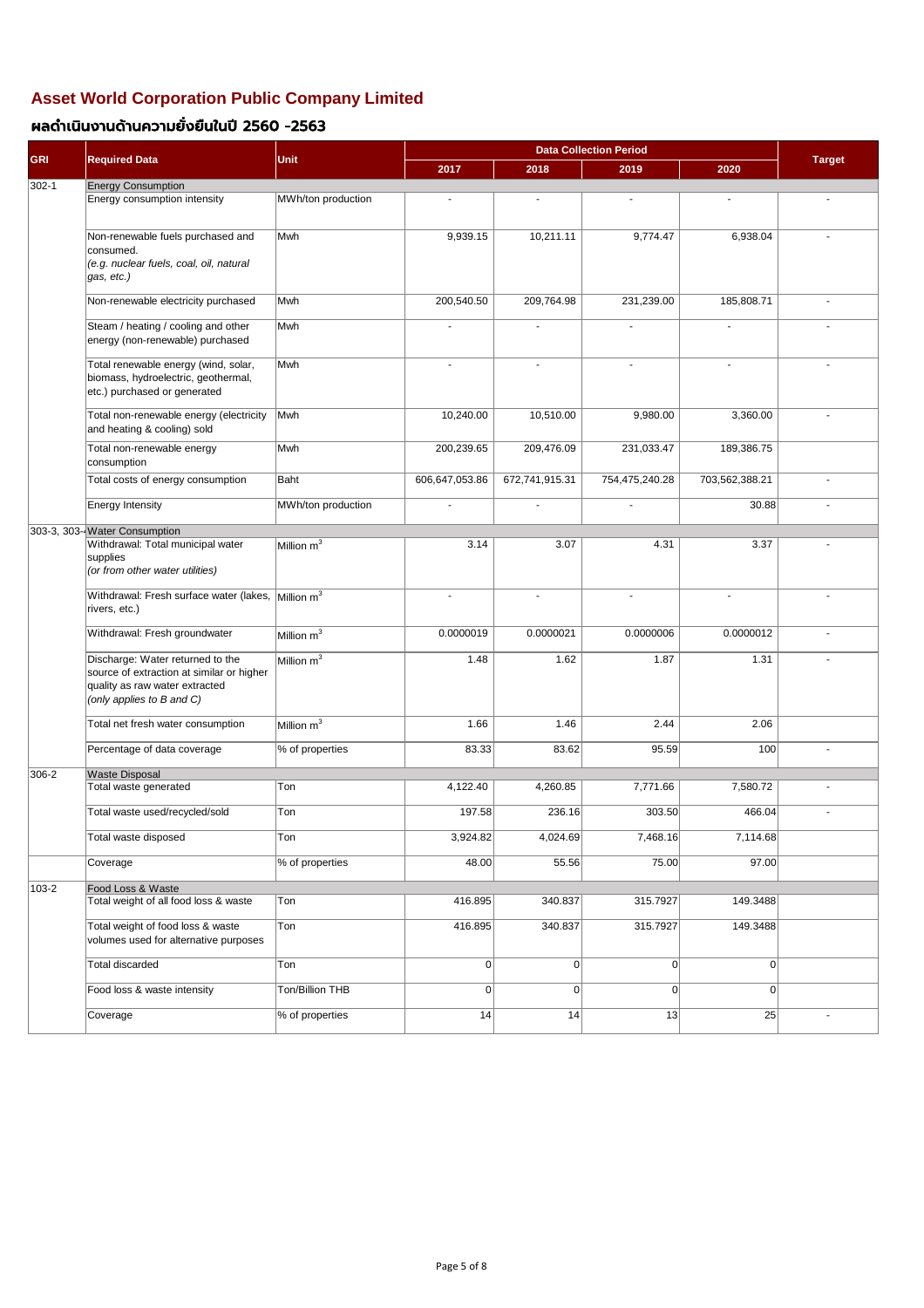| <b>GRI</b>         | <b>Required Data</b>                                                                                                   | <b>Unit</b>                               | 2017           | 2018                     | 2019           | 2020                     | <b>Target</b>            |
|--------------------|------------------------------------------------------------------------------------------------------------------------|-------------------------------------------|----------------|--------------------------|----------------|--------------------------|--------------------------|
| $301 - 1$          | Packaging Materials                                                                                                    |                                           |                |                          |                |                          |                          |
| 301-3              | Wood/Paper fiber packaging                                                                                             | Total weight in Ton                       | $\blacksquare$ | $\blacksquare$           | ÷.             | $\blacksquare$           |                          |
|                    | Recycled and/or Certified Material                                                                                     | % of total weight                         | $\blacksquare$ | $\blacksquare$           | $\blacksquare$ |                          |                          |
|                    | Metal (e.g. aluminum or steel)<br>packaging                                                                            | Total weight in Ton                       | $\blacksquare$ | $\blacksquare$           | ÷.             |                          |                          |
|                    | Recycled and/or Certified Material                                                                                     | % of total weight                         | $\blacksquare$ | $\overline{\phantom{a}}$ | $\sim$         | $\blacksquare$           |                          |
|                    | Glass packaging                                                                                                        | Total weight in Ton                       | $\blacksquare$ | $\overline{\phantom{a}}$ | $\blacksquare$ | $\overline{\phantom{a}}$ | $\tilde{\phantom{a}}$    |
|                    | Recycled and/or Certified Material                                                                                     | % of total weight                         | $\sim$         | $\blacksquare$           | $\blacksquare$ | $\blacksquare$           |                          |
| $301 - 1$<br>301-3 | Plastic packaging                                                                                                      | Total weight in Ton                       | $\blacksquare$ | $\blacksquare$           | $\blacksquare$ | $\blacksquare$           |                          |
| Social Indicators  |                                                                                                                        |                                           |                |                          |                |                          |                          |
| 102-45             | Social Reporting - Coverage                                                                                            |                                           |                |                          |                |                          |                          |
|                    | Coverage of publicly available social<br>$ $ data $(1)$                                                                | % of business operations                  | 100            | 100                      | 100            | 100                      |                          |
| 406-1              | Discrimination & Harassment                                                                                            |                                           |                |                          |                |                          |                          |
|                    | Incidents of discrimination &<br>harassment                                                                            | Case                                      | 0              | 0                        | $\Omega$       | $\Omega$                 |                          |
| 102-8              | Workforce Breakdown: Gender                                                                                            |                                           |                |                          |                |                          |                          |
|                    | Share of women in total workforce                                                                                      | % of total workforce                      | 47.64          | 48.73                    | 49.79          | 48.29                    |                          |
|                    | Share of women in all management<br>positions, including junior, middle and<br>top management                          | % of total management<br>positions        | 49.07          | 50.27                    | 52.68          | 51.83                    |                          |
|                    | Share of women in junior management<br>positions, i.e. first level of management                                       | % of total junior<br>management positions | 50.07          | 52.50                    | 54.74          | 19.00                    |                          |
|                    | Share of women in top management<br>positions,<br>i.e. maximum two levels away from the<br>CEO or comparable positions | % of total top<br>management positions    | 46.32          | 43.83                    | 46.46          | 1.00                     |                          |
|                    | Share of women in management<br>positions in revenue-generating<br>functions<br>(excluding support function)           | % of all such managers                    | 76.00          | 72.55                    | 71.43          | 65.22                    |                          |
|                    | Share of women in STEM-related<br>positions                                                                            | % of total STEM positions                 | $\blacksquare$ |                          | 29.00          | 26.00                    |                          |
| 405-1              | Workforce Breakdown: Nationality                                                                                       |                                           |                |                          |                |                          |                          |
|                    | Workforce breakdown based on<br>nationality                                                                            | % of Thai employees                       | $\blacksquare$ |                          | 99.50          | 99.20                    |                          |
|                    |                                                                                                                        | % of Nationality                          | $\blacksquare$ | $\overline{a}$           | 0.50           | 0.80                     |                          |
|                    |                                                                                                                        | % of Nationality                          | $\blacksquare$ | $\blacksquare$           | $\blacksquare$ | $\blacksquare$           | $\blacksquare$           |
| 405-1              | Share in all management positions<br>based on nationality                                                              | % of Thai employees                       | $\blacksquare$ | $\blacksquare$           | $\blacksquare$ | $\blacksquare$           | $\sim$                   |
|                    | (including junior, middle and senior<br>management)                                                                    | % of Nationality                          | $\blacksquare$ | $\overline{\phantom{a}}$ | $\blacksquare$ | $\overline{\phantom{a}}$ | $\blacksquare$           |
|                    |                                                                                                                        | % of Nationality                          | $\blacksquare$ | $\blacksquare$           | $\sim$         | $\blacksquare$           | $\overline{\phantom{a}}$ |
| 405-1              | Workforce Breakdown: Other Minorities                                                                                  |                                           |                |                          |                |                          |                          |
|                    | Workforce breakdown based on other minorities<br>People with disability                                                | % of FTEs                                 | $\blacksquare$ | $\blacksquare$           | $\blacksquare$ |                          |                          |
|                    | Age group: < 30 years old                                                                                              | % of FTEs                                 | $\blacksquare$ | $\sim$                   | $\mathbf{r}$   | 26.00                    | $\sim$                   |
|                    | Age group: 30 - 50 years old                                                                                           | % of FTEs                                 | $\blacksquare$ | $\sim$                   | $\sim$         | 68.00                    | $\sim$                   |
|                    | Age group: > 50 years old                                                                                              | % of FTEs                                 |                | $\blacksquare$           | $\blacksquare$ | 6.00                     |                          |
|                    | Other: Migrant                                                                                                         | $\sqrt{\frac{8}{6}}$ of FTEs              |                |                          |                |                          |                          |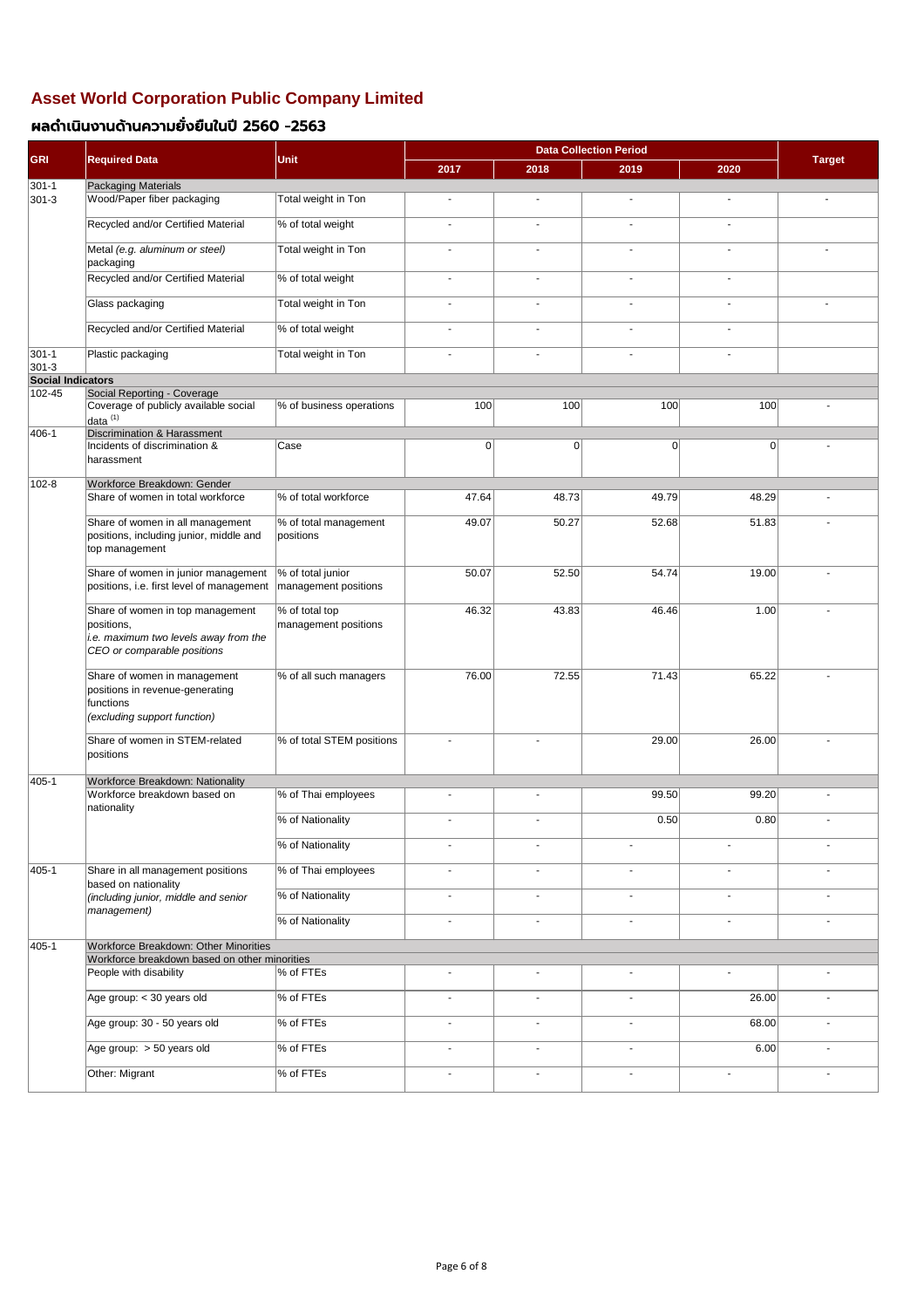|            |                                                                                                               | <b>Unit</b>         |                |          |                |                |                          |
|------------|---------------------------------------------------------------------------------------------------------------|---------------------|----------------|----------|----------------|----------------|--------------------------|
| <b>GRI</b> | <b>Required Data</b>                                                                                          |                     | 2017           | 2018     | 2019           | 2020           | <b>Target</b>            |
| 405-1      | Data coverage for workforce breakdown based on other minorities                                               |                     |                |          |                |                |                          |
|            | People with disability                                                                                        | % of FTEs           | $\sim$         | $\sim$   | $\blacksquare$ |                | $\blacksquare$           |
|            | Age Group                                                                                                     | % of FTEs           | $\blacksquare$ | $\sim$   | ÷.             | $\blacksquare$ | $\blacksquare$           |
|            | Other: Migrant                                                                                                | % of FTEs           | $\sim$         | $\sim$   | ÷.             | $\sim$         | $\blacksquare$           |
| 405-2      | Equal Remuneration Ratio (Female/Male)                                                                        |                     |                |          |                |                |                          |
|            | <b>Executive level</b><br>(base salary only)                                                                  | Ratio               | 0.64           | 0.76     | 0.36           | 2.10           |                          |
|            | <b>Executive level</b><br>(base salary + other cash incentives)                                               | Ratio               | n/a            | n/a      |                |                |                          |
|            | Management level<br>(base salary only)                                                                        | Ratio               | 0.86           | 1.02     | 0.90           | 1.10           |                          |
|            | Management level<br>(base salary + other cash incentives)                                                     | Ratio               | 0.90           | 1.02     | 1.05           | 1.23           |                          |
|            | Non-management level                                                                                          | Ratio               | 1.16           | 1.22     | 1.05           | 1.12           |                          |
| 405-2      | Coverage of Equal Remuneration                                                                                | $\%$                | n/a            | n/a      | 100            | 100            |                          |
| 404-1      | % Employees represented by an<br>independent trade union<br>or covered by collective bargaining<br>agreements | % of employees      | 100.00         | 100.00   | 80.00          | 77.00          |                          |
| 404-1      | Training & Development                                                                                        |                     |                |          |                |                |                          |
|            | Average hours per FTE of training and<br>development                                                          | hours/FTE           | 34.70          | 43.74    | 41.83          | 71.80          |                          |
|            | Average amount spent per FTE on<br>training and development                                                   | <b>Baht/FTE</b>     | 2,024.00       | 2,353.99 | 1,653.39       | 983.09         |                          |
| 404-1      | Workforce breakdown on average hours per FTE of training and development based on gender                      |                     |                |          |                |                |                          |
|            | Male                                                                                                          | hours/FTE           | 33.74          | 40.95    | 39.68          | 40.61          |                          |
|            | Female                                                                                                        | hours/FTE           | 35.73          | 46.66    | 43.99          | 42.19          |                          |
| 404-1      | Workforce breakdown on average hours per FTE of training and development based on management level            |                     |                |          |                |                |                          |
|            | Senior/top level management                                                                                   | hours/FTE           | 33.04          | 33.4     | 47.57          | 38.66          |                          |
|            | Middle management                                                                                             | hours/FTE           | 39.83          | 44.18    | 36.62          | 34.05          | $\overline{\phantom{a}}$ |
|            | Junior/low management                                                                                         | hours/FTE           | 30.26          | 35.76    | 31.49          | 28.07          | $\blacksquare$           |
| $401 - 1$  | Hiring                                                                                                        |                     |                |          |                |                |                          |
|            | Total number of new employee hires                                                                            | Number of employees | 1,431          | 1,294    | 1,422          | 422            |                          |
|            | Percentage of open positions filled by<br>internal candidates (internal hires)                                | $\frac{9}{6}$       | $\sim$         | $\sim$   | $\sim$         | $\sim$         |                          |
| $401 - 1$  | Workforce breakdown on total number of new employee hires based on age group                                  |                     |                |          |                |                |                          |
|            | Age group: < 30 years old                                                                                     | Number of employees | 736            | 693      | 715            | 154            |                          |
|            | Age group: 30 - 50 years old                                                                                  | Number of employees | 679            | 591      | 677            | 247            |                          |
|            | Age group: > 50 years old                                                                                     | Number of employees | 17             | 11       | 29             | 19             |                          |
| $401 - 1$  | Workforce breakdown on total number of new employee hires based on gender<br>Male                             | Number of employees | 749            | 626      | 675            | 212            |                          |
|            | Female                                                                                                        | Number of employees | 682            | 668      | 747            | 210            |                          |
|            |                                                                                                               |                     |                |          |                |                |                          |
| $401 - 1$  | Employee Turnover Rate<br>Total employee turnover rate                                                        | $\%$                | 25.00          | 25.00    | 25.00          | 27.00          |                          |
|            | Voluntary employee turnover rate                                                                              | $\%$                | 17.00          | 18.00    | 19.00          | 20.00          |                          |